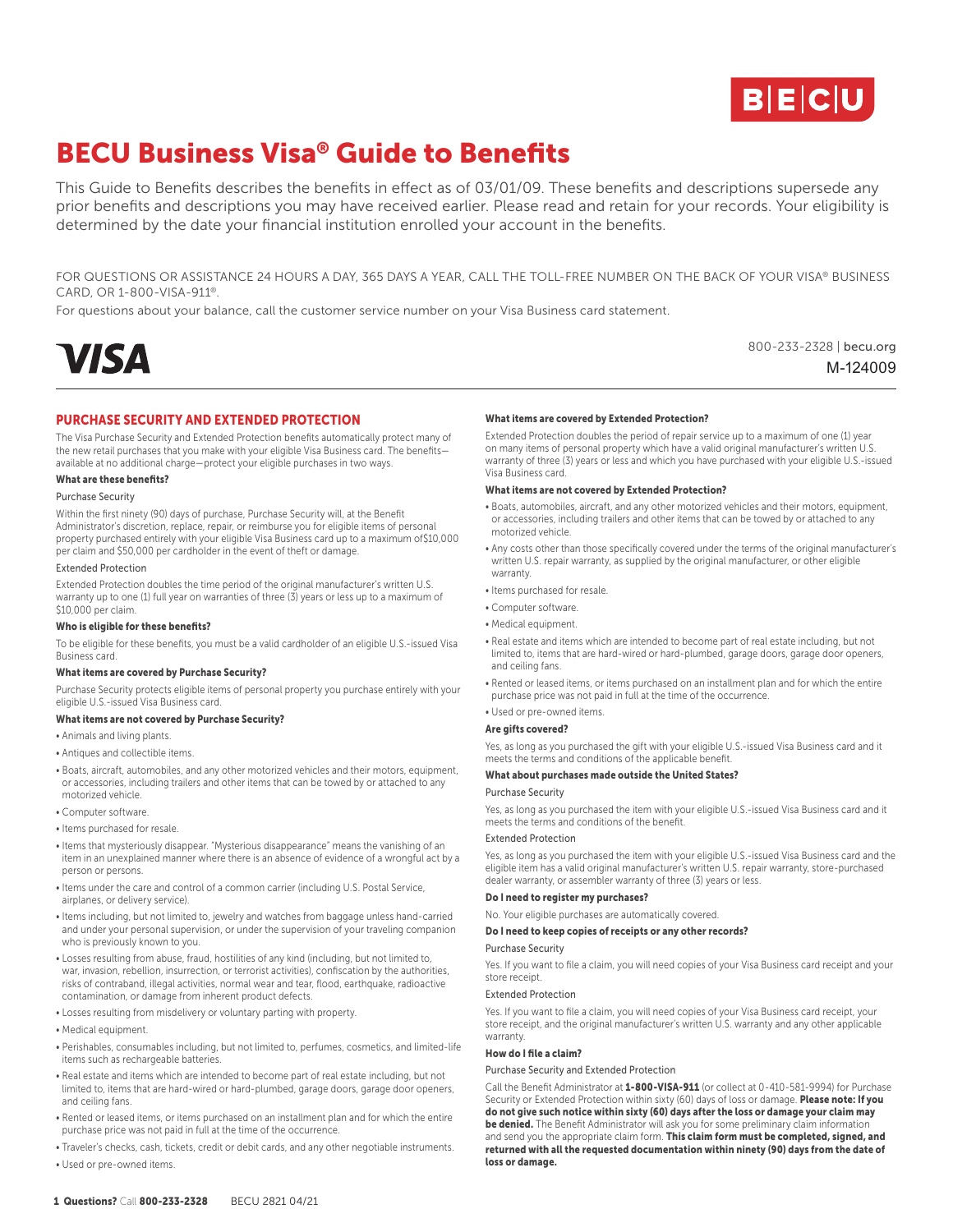Gift recipients of eligible items may also handle the claim process if you wish. However, the gift recipient must provide all of the documents necessary to fully substantiate the claim.

For faster filing, submit your claim online. It's easy, convenient, and available at no extra cost to eligible Visa cardholders. To submit your claim and learn more about the Visa Purchase Security and Visa Extended Protection benefits, go to the Visa Purchase Security and Extended Protection Claim Center at www.visa.com/eclaims.

#### What documents do I need to submit with my claim?

## Purchase Security

- Your completed and signed claim form.
- Your Visa Business card receipt.
- The itemized store receipt.
- A police report (made within 48 hours of the occurrence in the case of theft), fire report, insurance claim, loss report, or other report sufficient to determine eligibility for benefit.
- A copy of your insurance declaration page, when applicable.
- Documentation (if available) of any other settlement of the loss.
- Any other documentation deemed necessary to substantiate your claim.

All claims must be fully substantiated as to the time, place, cause, and amount of damage or theft. In most cases you will be asked to send in, at your expense, the damaged item to substantiate a claim. Retain the item in the event it is requested by the Benefit Administrator.

#### Extended Protection

- Your completed and signed claim form.
- Your Visa Business card receipt.
- The itemized store receipt.
- A copy of the original manufacturer's U.S. warranty and any other applicable warranty.
- A description and serial number of the item, and any other documentation deemed necessary to substantiate your claim. This includes bills and, if necessary, a copy of the maintenance record and receipts.
- The original repair order.

## All claims must be fully substantiated.

# How will I be reimbursed?

## Purchase Security

Depending on the nature and circumstances of the incident, the Benefit Administrator, at its discretion, may choose to discharge your claim in either of two ways

- 1. The damaged item (whether wholly or in part) may be repaired, rebuilt, or replaced. The lost or stolen item may be replaced. You will be usually notified of the decision within fifteen (15) days following receipt of the required proof-of-theft/damage loss documentation.
- 2. You may be reimbursed for the eligible item, but not more than the original purchase price of the covered item as recorded on your Visa Business card receipt, less shipping and handling charges, up to a maximum of \$10,000 per claim and \$50,000 per cardholder.\* Under normal circumstances, reimbursement will take place within five (5) business days of receipt and approval of all required documents.

In either case, the Benefit Administrator's payment, replacement, or repair made in good faith will fulfill the obligation under the benefit.

## Extended Protection

Once your claim has been verified, the item will be repaired or replaced, at the Benefit Administrator's discretion, but for no more than the original purchase price of the covered items as recorded on your eligible Visa Business card receipt, less shipping and handling charges, up to a maximum of \$10,000 per claim and \$50,000 per cardholder.

Extended Protection will pay the facility directly for the repairs, if possible, or you may go to an authorized repair facility and file a claim for reimbursement. Only valid and reasonable repairs made at the manufacturer's authorized repair facility are covered.

In either case, the Benefit Administrator's payment, replacement, or repair made in good faith will fulfill the obligation under the benefit

Under normal circumstances, reimbursement will take place within five (5) business days of receipt and approval of all required documents.

#### Do I have to file with my insurance company?

## Purchase Security

Yes. If you have insurance (e.g. business owner's, homeowner's, renter's, or automobile), or if you are covered by your employer's insurance, you are required to file a claim with your own insurance company and to submit a copy of any claim settlement from your insurance company along with your claim form. In some cases, where the claim amount is within your personal insurance deductible, a copy of your personal insurance policy declaration page may be sufficient at the option of the Benefit Administrator.\*

#### Extended Protection

No; however, if you have purchased or received a service contract or extended warranty, Extended Protection is secondary to that coverage.

\* Note: Purchase Security provides coverage on an "excess" coverage basis. That means it does not duplicate, but pays in excess of, valid and collectible insurance or indemnity (including, but not limited to, homeowner's, renter's, automobile, or employer's

insurance policies). After all insurance or indemnity has been exhausted, Purchase Security will cover the loss up to the amount charged to your Visa Business account and subject to the terms, exclusions, and limits of liability of the benefit. Purchase Security will also pay for the outstanding deductible portion of your insurance or indemnity for eligible claims. The maximum limit of liability is \$10,000 per claim, \$50,000 per cardholder. You will receive no more than the purchase price as recorded on the Visa Business card receipt. Where a protected item is part of a pair or a set, you will receive no more than the value (as described herein) of the particular part or parts, stolen or damaged, regardless of any special value that the item

may have as part of such a pair or set, nor more than the proportionate part of an aggregate purchase price of such pair or set. Purchase Security is not "contributing" insurance, and this "non-contribution" provision shall take precedence over "non-contribution" provisions found in other insurance or indemnity descriptions, policies, or contracts.

Additional Provisions for Purchase Security and Extended Protection: These benefits apply only to you, the eligible Visa Business cardholder, and to whomever receives the eligible gifts you purchase with your eligible U.S.-issued Visa Business card. You shall use due diligence and do all things reasonable to avoid or diminish any loss or damage to property protected by these benefits. This provision will not be unreasonably applied to avoid claims.

If you make any claim knowing it to be false or fraudulent in any respect including, but not limited to, the cost of repair services, no coverage shall exist for such claim and your benefits may be canceled. Each cardholder agrees that representations regarding claims will be accurate and complete. Any and all relevant provisions shall be void in any case of fraud, intentional concealment, or misrepresentation of material fact by the cardholder.

Once you report an occurrence, a claim file will be opened and shall remain open for six (6) months from the date of the damage or theft. No payment will be made on a claim that is not completely substantiated in the manner required by the Benefit Administrator within six (6) months of the date of damage, theft, or product failure.

After the Benefit Administrator has paid your claim of loss or damage, all your rights and remedies against any party in respect of this loss or damage will be transferred to the Benefit Administrator to the extent of the payment made to you. You must give the Benefit Administrator all assistance as may reasonably be required to secure all rights and remedies.

No legal action for a claim may be brought against us until sixty (60) days after we receive Proof of Loss. No legal action against us may be brought more than two (2) years after the time for giving Proof of Loss. Further, no legal action may be brought against us unless all the terms of the Guide to Benefits have been complied with fully.

These benefits are provided to eligible U.S.-issued Visa Business cardholders at no additional cost. The terms and conditions contained in this Guide to Benefits may be modified by subsequent endorsements. Modifications to the terms and conditions may be provided via additional Guide to Benefits mailings, statement inserts, or statement messages. The benefits described in this Guide to Benefits will not apply to Visa Business cardholders whose accounts have been suspended or canceled.

Termination dates may vary by financial institutions. Visa and/or your financial institution can cancel or non-renew the benefits for Visa Business cardholders, and if we do, we will notify you at least thirty (30) days in advance. This information is a description of the benefit provided to you as a Visa Business cardholder. It is insured by Indemnity Insurance Company of North America.

FORM #VPSEPBUSINESSv1 (07/08)

# AUTO RENTAL COLLISION DAMAGE WAIVER

#### What is this benefit?

When certain terms and conditions are met, Visa Business Auto Rental Collision Damage Waiver benefit ("Auto Rental CDW") provides—at no additional charge—reimbursement for damage due to collision or theft up to the actual cash value of most rental vehicles. Here are answers to some commonly asked questions about the benefit.

## Who is eligible?

You are eligible only if you are a valid cardholder whose name is embossed on an eligible U.S. issued Visa Business card. Only you, as the primary renter of the vehicle, and any additional drivers permitted by the auto rental agreement are covered.

#### What is covered?

Subject to the terms and conditions in the Guide to Benefit, Visa Business Auto Rental CDW reimburses you for the repair or replacement of covered losses to a rental vehicle while it is your responsibility and while it is being used for business purposes. Only vehicle rental periods which neither exceed nor are intended to exceed thirty-one (31) consecutive days are covered.

This benefit is primary and provides reimbursement up to the actual cash value of the vehicle as it was originally manufactured. However, if the rental is for personal reasons, this coverage supplements, and applies excess of, any valid and collectible insurance or reimbursement benefits from any source.

Most private passenger automobiles, minivans, and sport utility vehicles are eligible, but some restrictions may apply. Please contact the Benefit Administrator to inquire about a specific vehicle.

## Covered losses are:

- Physical damage and/or theft of the covered rental vehicle.
- Valid loss-of-use charges imposed and substantiated by the rental agency through a fleet utilization log.
- Reasonable and customary towing charges, due to a covered loss, to the nearest qualified repair facility.

## How do I activate this benefit?

- For the benefit to be in effect, you must:
- Initiate and complete the entire rental transaction with your eligible Visa Business card, and
- Decline the vehicle rental company's collision damage waiver (CDW/LDW) option, or similar provision, if offered by the auto rental company.

#### Helpful hints:

- Check the rental vehicle for prior damage before leaving the rental lot.
- Review the vehicle rental agreement carefully to make sure you are declining CDW/LDW, and also, to familiarize yourself with the terms and conditions of the auto rental agreement.

# What do I do if I have an accident or the rental vehicle is stolen? Immediately call the Benefit Administrator at 1-800-VISA-911 to report the theft or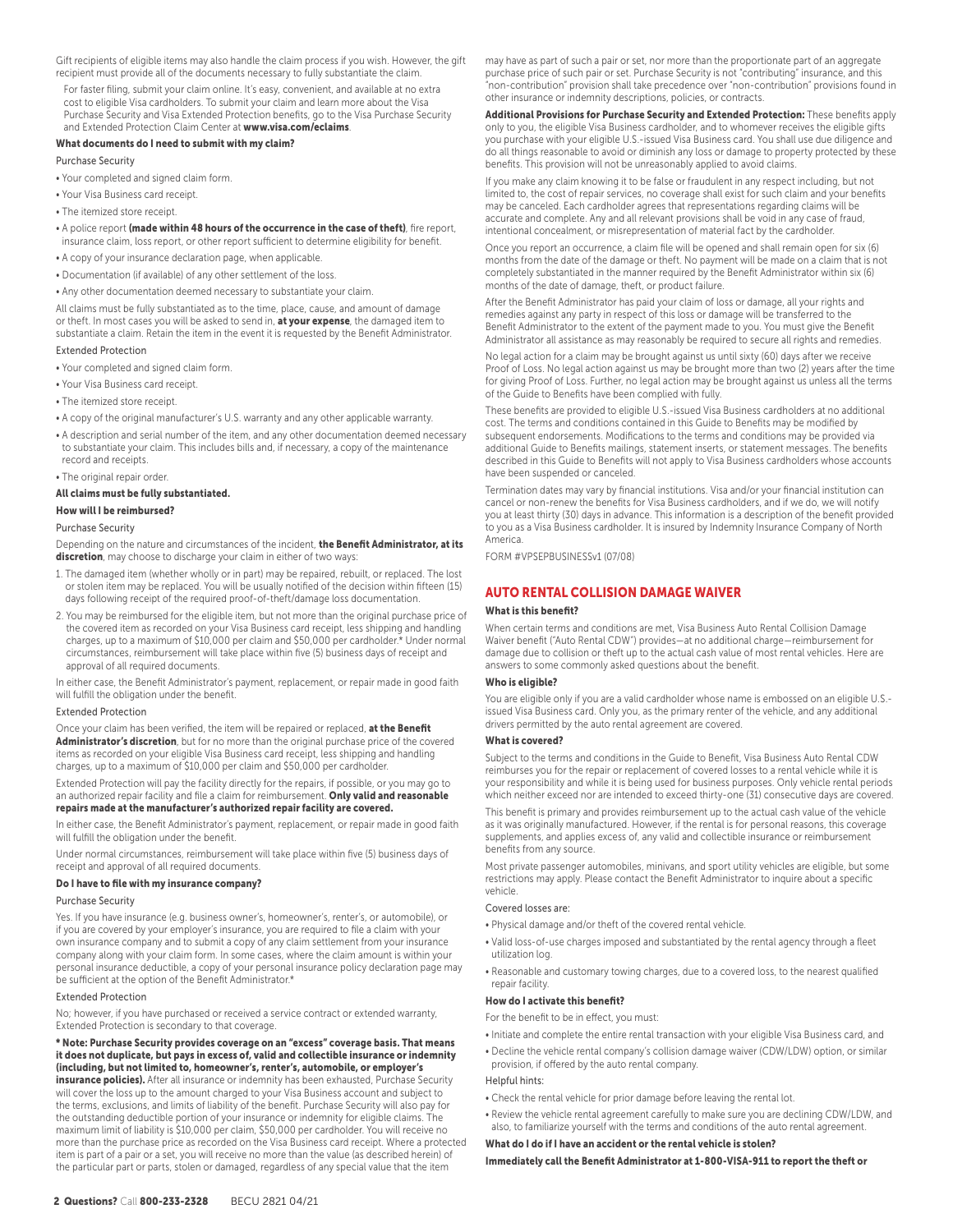damage, regardless whether liability has been established. If you are outside the United States, call collect at 0-410-581-9994. The Benefit Administrator will answer any questions you or the rental agency may have and will then send you a claim form.

All incidents must be reported immediately following the theft or damage, but in no event later than forty-five (45) days\* following the date of theft or damage. Furthermore, we reserve the right to deny any claim that contains charges that would not have been included had the Benefit Administrator been notified before those expenses were incurred. We therefore advise you to notify us immediately after any loss.

You must make every reasonable effort to protect the rental vehicle from damage or theft.

## What is not covered?

- Any obligation you assume under any agreement.
- Any violation of the auto rental agreement or this benefit.
- Injury of anyone or anything inside or outside the rental vehicle.
- Loss or theft of personal belongings.
- Personal liability.
- Expenses assumed, waived, or paid by the rental agency or its insurer.
- Cost of any insurance or collision damage waiver offered by or purchased through the auto rental company.
- Expenses reimbursed under your business or personal automobile insurance policy.
- Depreciation of the rental vehicle caused by loss or damage, including, but not limited to "diminished value."
- Loss due to intentional acts, or due to the driver(s) being under the influence of alcohol, intoxicants, or drugs, or due to contraband or illegal activities.
- Wear and tear, gradual deterioration, or mechanical breakdown.
- Items not installed by the original manufacturer.
- Loss due to off-road operation of the rental vehicle.
- Loss due to hostility of any kind (including, but not limited to, war, invasion, rebellion, or insurrection).
- Confiscation by authorities.
- Vehicles that do not meet the definitions of covered vehicles.
- Rental periods that either exceed or are intended to exceed thirty-one (31) consecutive days. • Leases and mini leases.
- Loss or damage as a result of the cardholder's lack of reasonable care in protecting the rental vehicle before and after damage occurs (for example, leaving the vehicle running and unattended).
- Losses reported more than forty-five (45) days\* from the date of loss.
- Losses for which a claim form has not been received within ninety (90) days\* from the date of loss.
- Losses for which all required documentation has not been received within 365 days from the date of loss.
- Losses from rental transactions that originated in Israel, Jamaica, the Republic of Ireland, or Northern Ireland.

#### What if the auto rental company insists that I purchase the auto rental company's auto insurance or collision damage waiver?

Call the Benefit Administrator at 1-800-VISA-911 for help. If you are outside the United States, call collect at 0-410-581-9994.

## When and where am I covered?

This coverage is available in the United States and most foreign countries. No benefit is provided for motor vehicles rented in Israel, Jamaica, the Republic of Ireland, or Northern Ireland. Additionally, coverage is not available where precluded by law or in violation of the territory terms of the rental agreement, or where prohibited by individual merchants. Because regulations vary outside the United States, we recommend you check with your auto rental company and the Benefit Administrator before you travel to make sure Visa Business Auto Rental CDW will apply.

This benefit is in effect while the rental vehicle remains in your control or in the control of a person permitted to operate the rental vehicle in accordance with the rental agreement between you and the rental company. Coverage terminates when the auto rental company re-assumes control of the rental vehicle.

\* Not applicable to residents of certain states.

#### What type of coverage is this?

Visa Business Auto Rental CDW is primary coverage. In other words, when your rental is primarily for business purposes, you do not have to claim payment from any source of insurance before receiving coverage under the benefit. However, if you are on a personal trip and you use your Visa Business card to rent a covered vehicle, Visa Business Auto Rental CDW supplements, and applies excess of, any valid and collectible insurance or reimbursement benefits from any source. It does not duplicate insurance provided by or purchased through the auto rental company; it will not pay for losses reimbursed by your own insurer, employer, employer's insurance, or any other valid and collectible insurance. Visa Business Auto Rental CDW will reimburse you for the deductible portion of your personal automobile insurance, valid administrative and loss-of-use charges imposed by the rental car company, as well as reasonable towing charges resulting from covered damage or theft of a rental vehicle while it is your responsibility.

## What types of rental vehicles are not covered?

Excluded worldwide are: expensive, exotic, and antique automobiles; certain vans; vehicles that have an open cargo bed; trucks; motorcycles, mopeds, and motorbikes; limousines; and recreational vehicles.

Examples of excluded expensive or exotic automobiles are the Aston Martin, Bentley, Bricklin,

This benefit is provided for only those vans manufactured and designed to transport a maximum of eight (8) people and which is used exclusively to transport people.

If you have any questions regarding a specific vehicle, call the Benefit Administrator at 1-800-VISA-911. If you are outside the United States, call collect at 0-410-581-9994.

#### What do I need from the auto rental company in order to file a Visa Business Auto Rental CDW claim?

At the time of the accident, theft, or damage, or when you return the rental vehicle, immediately ask the rental company for:

- A copy of the Accident Report Form and claim document, which should indicate the costs you are responsible for and any amounts that have been paid toward the claim.
- A copy of the initial and final auto rental agreement(s).
- A copy of the repair estimate or itemized repair bill.
- Two (2) photographs of the damaged vehicle, if available.
- A police report, if obtainable.

## How do I file a claim?

## You, the cardholder, are responsible for reporting your claim to the Benefit Administrator immediately, but in no event later than forty-five (45) days\* from the date of theft or damage, or your claim may be denied. Notice to any other party will not suffice.

Furthermore, we reserve the right to deny any claim that contains charges that would not have been included had the Benefit Administrator been notified before those expenses were incurred. We therefore advise you to notify us immediately after any theft or damage.

Mail the following documentation to the Benefit Administrator:

- The completed and signed Visa Business Auto Rental Collision Damage Waiver Claim Form. Your completed claim form must be postmarked within ninety (90) days\* of the date of theft or damage, even if all other required documentation is not yet available, or your claim may be denied.
- A copy of your receipt or monthly billing statement as proof that the entire vehicle rental was charged and paid for with your eligible Visa Business card.
- A written confirmation from your employer that the rental was primarily for business purposes.
- If the rental was for personal use, enclose a statement from your insurance carrier showing the costs for which you are responsible and any amounts that have been paid toward the claim. Or, if you have no applicable insurance, please provide a notarized statement to that effect.
- A copy of the declaration page from your primary automobile insurance carrier if the rental was for personal use.

Enclose all the documents you received from the auto rental company:

- A copy of the Accident Report Form.
- A copy of the entire auto rental agreement(s).
- A copy of the repair estimate or itemized repair bill.
- Two (2) photographs of the damaged vehicle, if available.
- A police report, if obtainable.
- Any other documentation deemed necessary by the Benefit Administrator to substantiate the claim.

For faster filing, submit your claim online. It's easy, convenient, and available at no extra cost to eligible Visa Business cardholders. To submit your claim and learn more about Visa Business Auto Rental CDW, go to the Visa Business Auto Rental CDW Claim Center at www.visa.com/eclaims.

## If you experience difficulty in obtaining all the required documents within ninety (90) days\*of the date of theft or damage, just submit the claim form and any documentation you already have available.

# NOTE: All remaining documents must be postmarked within 365 days of the date of loss. Do I have to do anything else?

Usually not. Under normal circumstances, the claim will be paid within fifteen (15) days after the Visa Business Auto Rental CDW Benefit Administrator has received all documentation necessary to fully substantiate your claim.

However, after the Benefit Administrator has paid your claim, all your rights and remedies against any party in respect of this theft or damage will be transferred to the Benefit Administrator to the extent of the cost of payment made to you. You must give the Benefit Administrator all assistance as may reasonably be required to secure all rights and remedies.

## \* Not applicable to residents of certain states.

Additional Provisions for Visa Business Auto Rental CDW: You must make every effort that would be made by a reasonable and prudent person to protect the Rental Vehicle from damage or theft. This provision will not be unreasonably applied to avoid claims.

If you make any claim knowing it to be false or fraudulent in any respect, including, but not limited to, the cost of repair services, no coverage shall exist for such claim and your benefits may be canceled. Each cardholder agrees that representations regarding claims will be accurate and complete. Any and all relevant provisions shall be void in any case of fraud, intentional concealment, or misrepresentation of material fact by the cardholder.

Once you report an occurrence, a claim file will be opened and shall remain open for six (6) months from the date of the damage or theft. No payment will be made on a claim that is not completely substantiated in the manner required by the Benefit Administrator within twelve (12) months of the date of damage or theft.